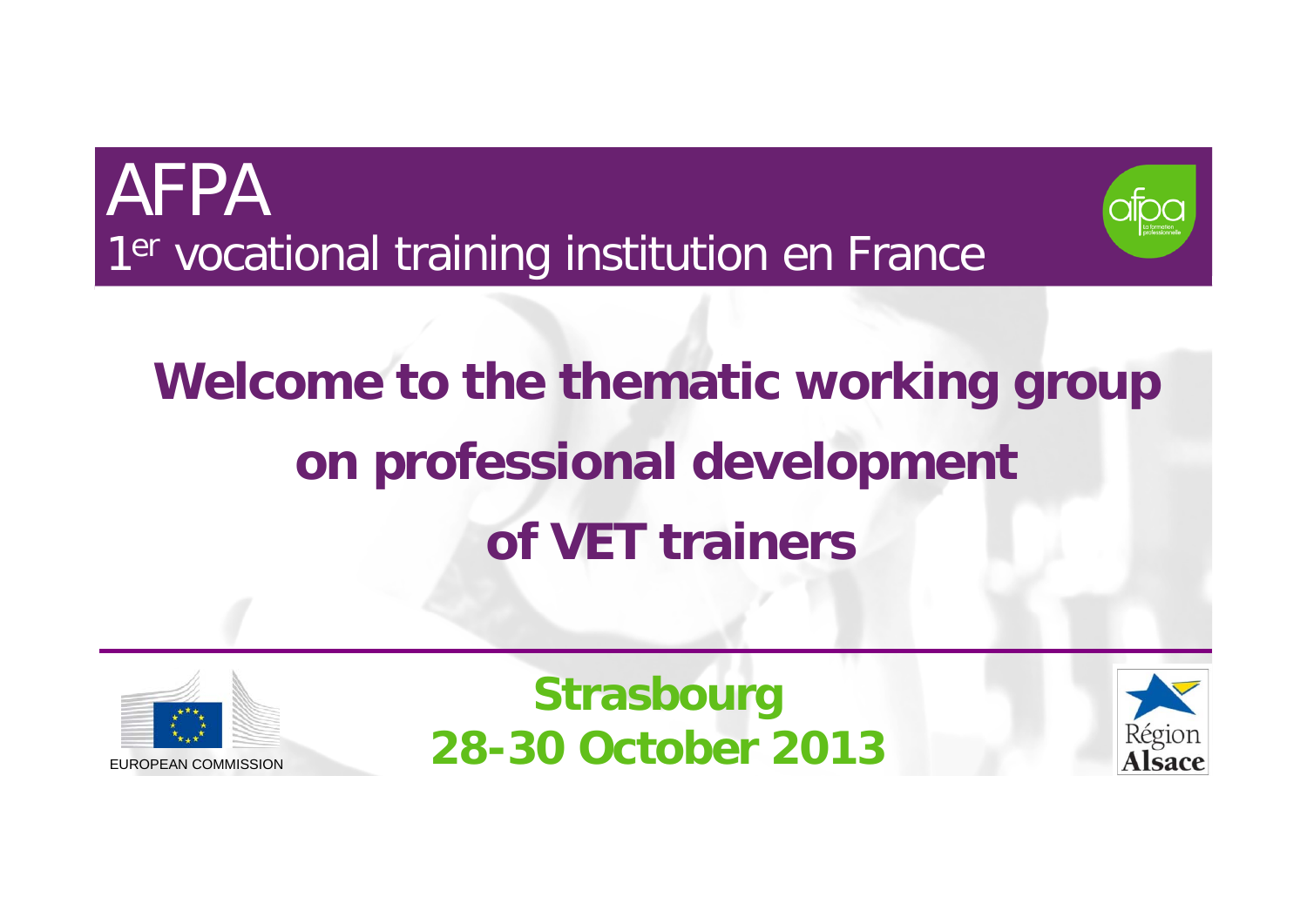### L'AFPA…

- 
- **AFPA is <sup>a</sup> private association but has <sup>a</sup> public général interest task**
	- **AFPA is the most important vocational training institution in France for adult education and is also <sup>a</sup> major training institution for adult in Europe.**
	- **AFPA acts in hand with the 22 Regional Councils, and applies to regional tenders on vocational trainings**
- **AFPA has 9500 employees**
	- **more than 4500 vocational trainers, all of them are professionals in their field of competence. They are recruited after ‐ at least ‐ five years of work experience.**
	- **It has 172 training centres spread all over France.**
- **AFPA trains 150 000 people every year**
	- **Most of them were issued from unemployment (70%)**

**9 500 employees 22 Regional Councils**

> **172 training centers4 500 trainers 150.000 trainees**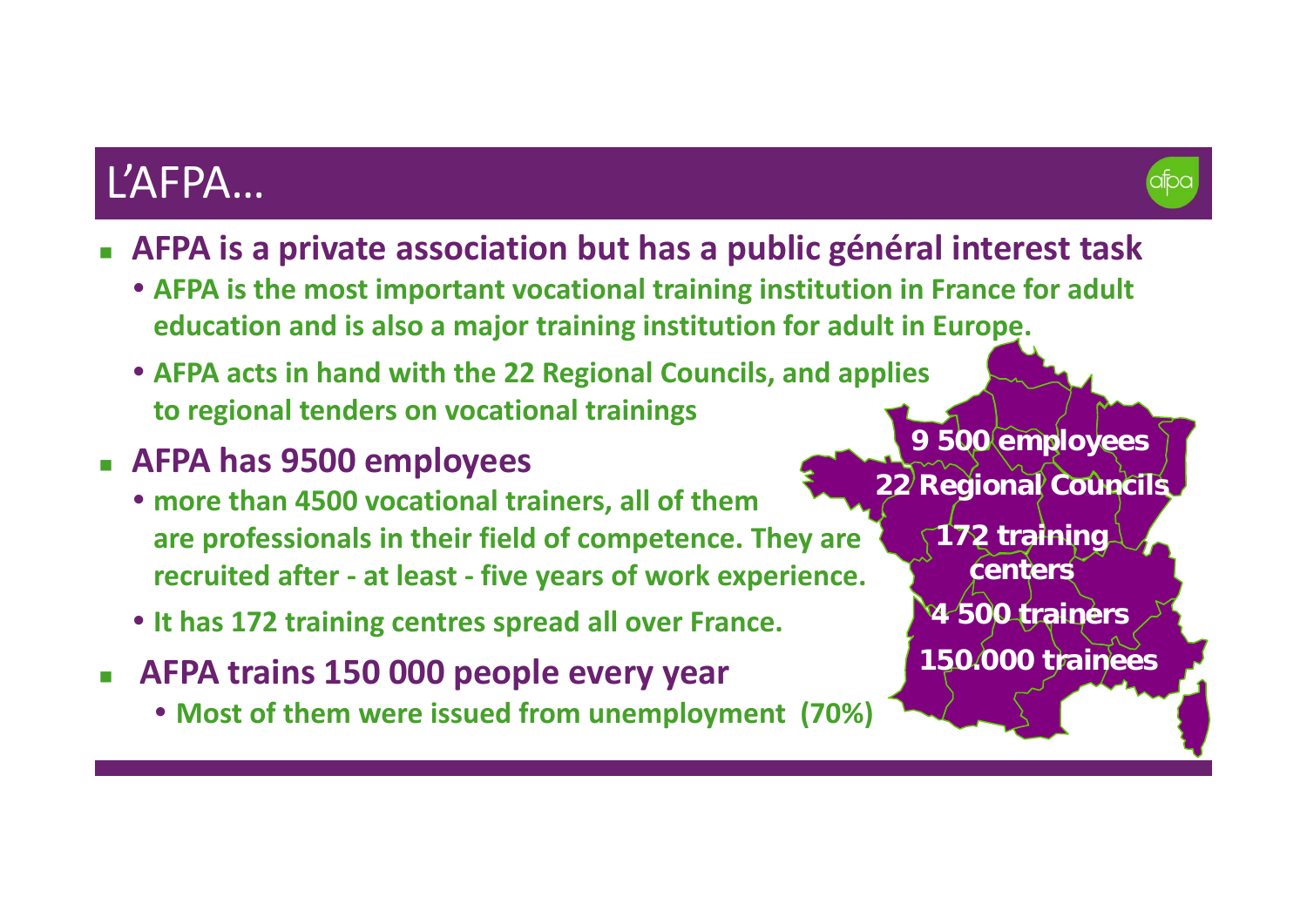#### AFPA





- **AFPA counts 200 training "pedagogical engineers",**
- **in charge of designing Job profiles and Certification standards for the Ministry of Labour**
- **They also work both on national training programs and for local adaptation of syllabi.**
- **AFPA covers 300 different trades in the Building and Construction, Industry, and Services sectors.**
- **AFPA trains itself its trainers on pedagogy matters and follow up of trainees.**



- П **AFPA has <sup>a</sup> department specialized in the professional guidance and coaching of people to lead them to <sup>a</sup> better position.**
	- **It is called AFPA Transition**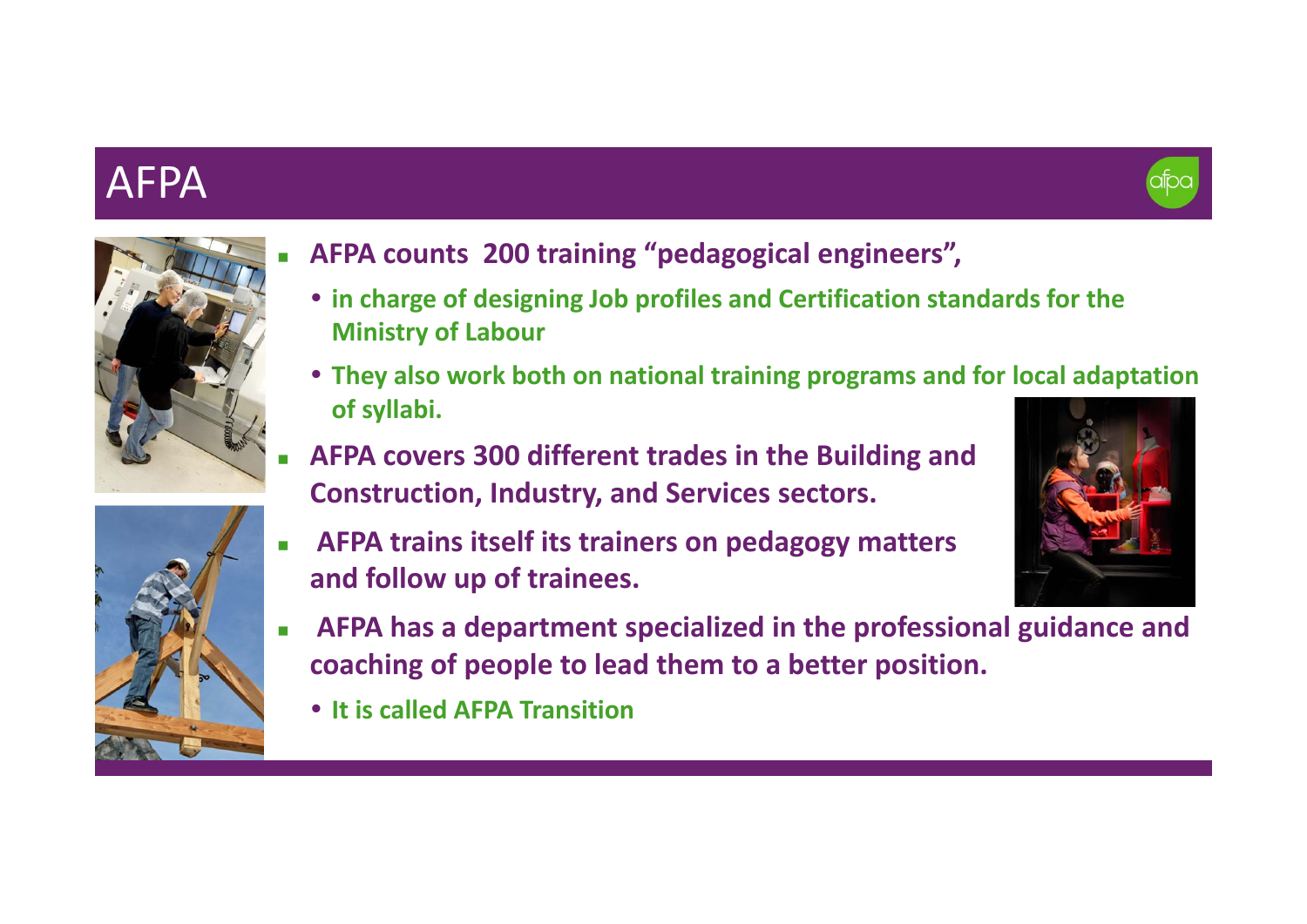#### AFPA

- **AFPA reaches <sup>a</sup> level of 82 % of graduated trainees.**
	- **That is well beyond the State condition for maintaining the Professional Title alive**
- **Another data is that 70% of our trainees find <sup>a</sup> job at the end of their training (6 months data)**



- $\mathcal{L}_{\mathcal{A}}$  **AFPA is following the European recommendation to improve the private financing of VET.**
	- **This cost sharing mechanism gives AFPA <sup>a</sup> strong expertise to give answers to specific qualifications that are demanded by companies**



- **AFPA is an active member of EVTA the European association for vocational training.**
- **AFPA experiment the EU tools "ECVET" , EQAVET, ERASMUS for ALL…**